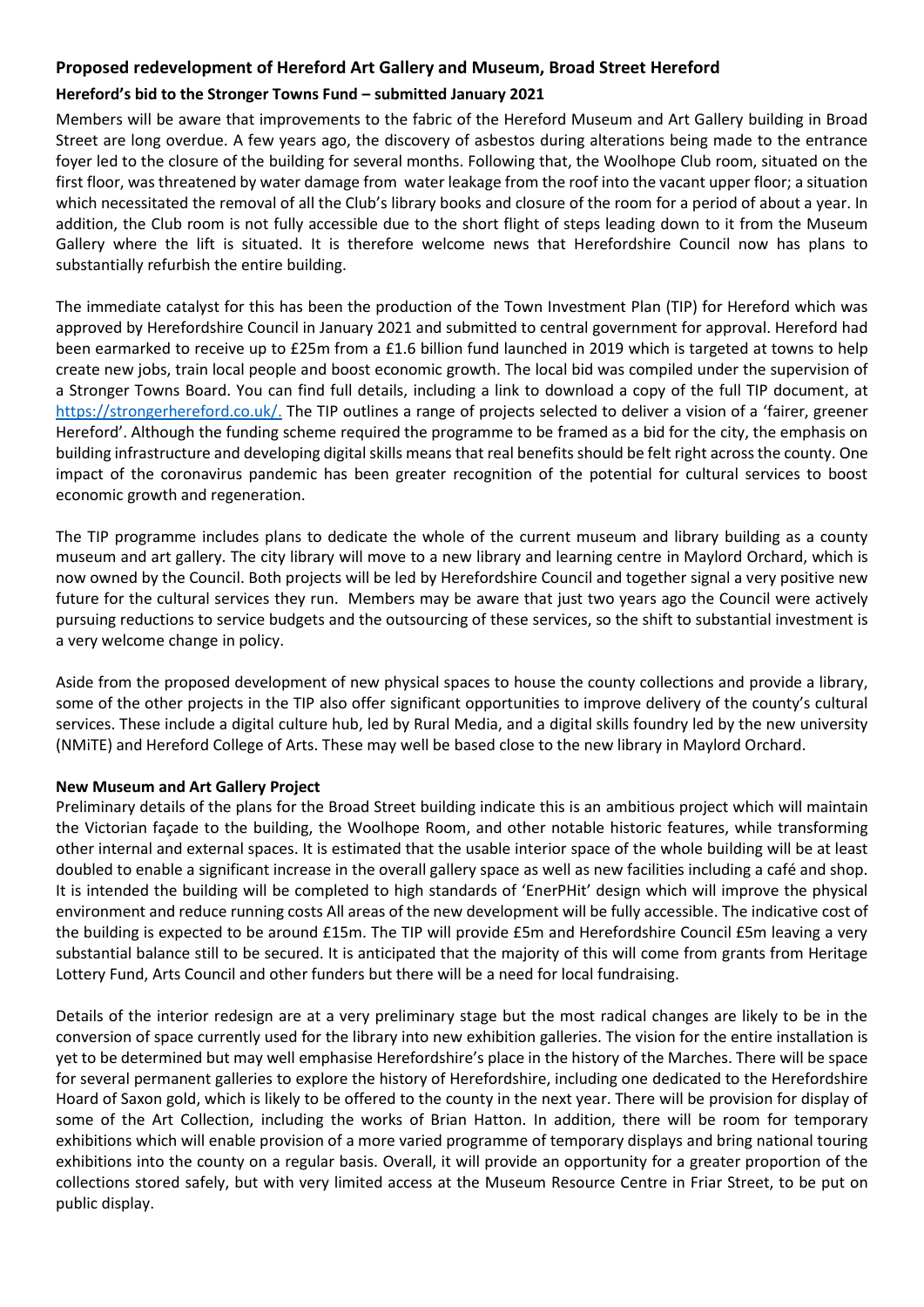The images published in the TIP document indicate the potential transformation envisaged. These may include the creation of a rooftop garden providing views over Hereford and beyond, along with a new entry in to the rear of the building from Aubrey Street. The façade is listed, but there may be an opportunity to remove the more recent glazed windows to reinstate the original open colonnade.



Due to the tight timescale for development and submission of the TIP, the outline project was developed over the course of just a few months with limited stakeholder engagement. The proposal was based on input from the Museum service and Archytype, the architects who were responsible for the design of the new archive building at HARC in Rotherwas. We are pleased to report that the Woolhope Club, along with Herefordshire Museum Service Support Group, were kept informed of broad intentions and are recognised as stakeholders in the project. The Club therefore expects to have further involvement in the development of the project.

The response from central government is expected in April 2021 after which there will be a further twelve month period in which to develop a full business case for approved projects. Allowing for design and planning processes, the earliest any building works could start is April 2022 and it is assumed redevelopment would take about two years to complete. If this indicative timescale is achieved, it will mean that the Woolhope Club will not have access to the Club room between Spring 2022 and Spring 2024.

## **Impact on the Woolhope Room**

The Woolhope Room is listed and there are no plans to alter it. As members are aware, the current layout is as the Club library with provision for flexible use of the space to hold small group activities. Positive impacts of the development will include renovation of the frontage and roof as well as internal alterations to ensure the room is fully accessible. A subcommittee, chaired by the President, has been established to liaise with Herefordshire Council on issues relating to renovation of the room and the Club's use of it in the new museum development. There is no indication that this will be reduced or changed in any substantial way.